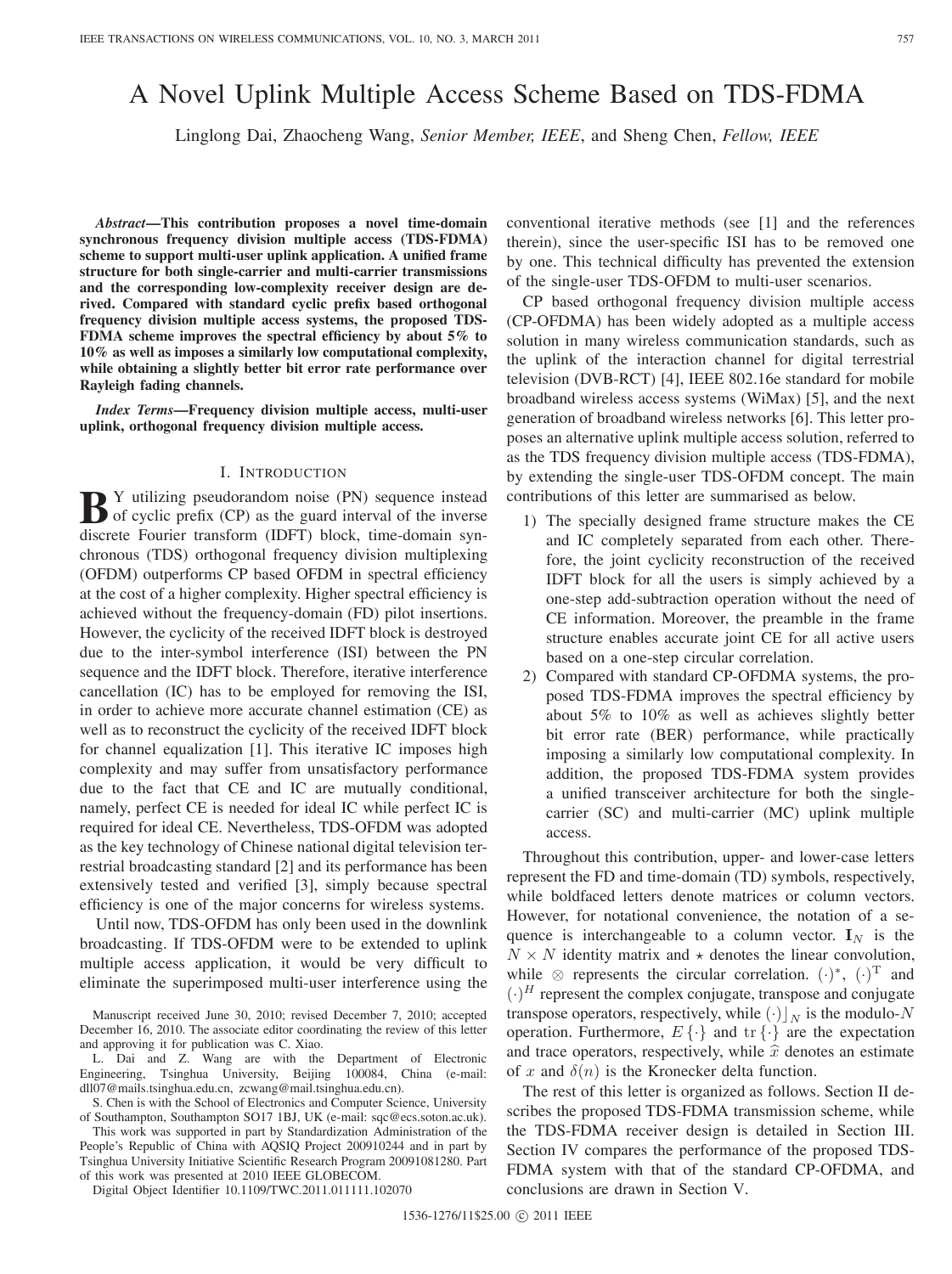



Fig. 1. Transmission frame structure of the TDS-FDMA system.

#### II. PROPOSED TDS-FDMA TRANSMISSION SCHEME

Figure 1 shows the frame structure for the  $m$ th user of the proposed TDS-FDMA system with  $M$  active users, in which every user adopts this identical frame structure. The block transmission unit is the superframe, which consists of one preamble and  $L$  subframes. The subframe is equivalent to one OFDM symbol, and the number of subframes  $L$  can be flexibly designed according to the channel's coherent time, i.e., a higher Doppler spread leads to a smaller  $L$  and vice versa [7]. The  $N<sub>q</sub>$ -point preamble in the superframe consists of three parts: the user-specific  $N_p$ -point training sequence **, the K-point prefix and the K**point postfix, which are identical and can be denoted as  $\mathbf{p}_{m,0} = \{p_{m,0}(n)\}_{n=0}^{K-1}$ . Instead of using a PN sequence with good but non-ideal autocorrelation as adopted in the TDS-OFDM system, a constant amplitude zero autocorrelation (CAZAC) sequence with perfect autocorrelation and flat frequency response is used as the training sequence for the proposed TDS-FDMA scheme. According to [8], the CAZAC sequence  $c_{m,0}$  can be chosen as

$$
c_{m,0}(n) = e^{j\frac{\pi r n^2}{N_p}}, \ 0 \le n \le N_p - 1, \ 1 \le m \le M, \quad (1)
$$

where r is relatively prime to  $N_p$ . The autocorrelation of the CAZAC sequence (1) is given by

$$
R_c(k) = \sum_{n=0}^{N_p - 1} c_{m,0}^*(n) c_{m,0}((n+k) \vert_{N_p}) = \begin{cases} N_p, & k = 0, \\ 0, & k \neq 0. \end{cases} \tag{2}
$$

Unlike the frame header of the TDS-OFDM system where cyclic prefix and cyclic postfix with different lengths and distinct contents are used [2], the prefix and the postfix in the TDS-FDMA system are exactly the same, both of which are the last  $K$  symbols of the CAZAC sequence  $\mathbf{c}_{m,0}$ . Therefore,  $N_g = N_p + 2K$ . For supporting multiple users, the userspecific CAZAC sequences between neighbouring users hold a constant circular shift  $N_s$ , which can be represented by

$$
\mathbf{c}_{m,0} = \mathbf{c}_{m',0}^{\Xi_{(m-m')N_s}}, \ 1 \leq m, \ m' \leq M,\tag{3}
$$

where  $\mathbf{c}_{m,0}$  and  $\mathbf{c}_{m',0}$  are the CAZAC sequences for the mth and m'th users, respectively, while  $c^{E_{N_s}}$  denotes the  $N_s$ symbol circular shift of **c**. The CAZAC training sequence design with TD circular shift is to facilitate the joint CE at the receiver, which will be addressed in Subsection III-B.

The ith  $N_f$ -point subframe  $s_{m,i} = \{s_{m,i}(n)\}_{n=0}^{N_f-1}$  $\{\mathbf x_{m,i}, \mathbf p_{m,i}\}\$  within the superframe is the serial concatenation of the N-point IDFT data block  $\mathbf{x}_{m,i} = \{x_{m,i}(n)\}_{n=0}^{N-1}$ , whose discrete Fourier transform (DFT) is represented by  $\mathbf{X}_{m,i}$  = { $X_{m,i}(k)$ } $_{k=0}^{N-1}$ , and the K-point postfix  $\mathbf{p}_{m,i}$  =

 $\{p_{m,i}(n)\}_{n=0}^{K-1}$ , where  $N_f = N + K$ . The postfix  $\mathbf{p}_{m,i}$  in each subframe is not related to the IDFT block  $x_{m,i}$ , but is identical to the prefix and postfix in the preamble, that is,  $\mathbf{p}_{m,i} = \mathbf{p}_{m,0}$  for  $1 \leq i \leq L$ . The identical postfixes ensure the low-complexity joint cyclicity reconstruction of the received IDFT block, which will be discussed in Subsection III-A.

The IDFT block  $x_{m,i}$  can be either a MC OFDMA signal [9] or a SC FDMA signal [10]. In both cases,  $\mathbf{X}_{m,i}$ ,  $1 \leq m \leq$  $M$ , are mutual orthogonal among different users. Without the loss of generality, an OFDMA type signal is assumed in the sequel.

# III. PROPOSED TDS-FDMA RECEIVER DESIGN

## *A. Joint Cyclicity Reconstruction*

Let the channel impulse response (CIR) for the  $m$ th user be denoted by  $\mathbf{h}_{m,i} = \{h_{m,i}(l)\}_{l=0}^{l_{m,i}-1}$  for  $0 \le i \le L$ , where  $l_{m,i}$  represents the maximum channel delay spread of  $\mathbf{h}_{m,i}$ ,  $\mathbf{h}_{m,0}$  is the CIR for the preamble, while  $\mathbf{h}_{m,i}$ ,  $1 \leq i \leq L$ , is the CIR for the *i*th subframe. Let  $l_{\max} = \max\{l_{m,i}, 1 \leq m \leq$  $M, 0 \le i \le L$ , and  $l_{\text{max}} \le K + 1$  is assumed. We denote the  $(N+K)$ -length signal  $\mathbf{y}_i = \{y_i(n)\}_{n=0}^{N+K-1}$  as the *convolution* of the transmitted N-length IDFT blocks  $\{ {\bf x}_{m,i} \}_{m=1}^M$  with the multi-path channels as below

$$
y_i(n) = \sum_{m=1}^{M} y_{m,i}(n) = \sum_{m=1}^{M} (x_{m,i}(n) \star h'_{m,i}(n) + v_{m,i}(n)), \tag{4}
$$

where  $h'_{m,i}$  is the  $(K + 1)$ -dimensional vector generated by padding zeros to the end of  $\mathbf{h}_{m,i}$ , and  $v_{m,i}(n)$  the additive white Gaussian noise (AWGN) sample. The cyclicity reconstruction of the received IDFT block is essential to convert the *linear* convolution between  $\mathbf{x}_{m,i}$  and  $\mathbf{h}'_{m,i}$  into a *circular* convolution for a low-complexity FD equalization (FDE).

Let  ${r_{m,i}(n)}_{n=0}^{N-1}$  be the *actually* received IDFT block in the *i*th subframe,  ${r_{m,i}(n+N)}_{n=0}^{K-1}$  the received postfix in the *i*th subframe, and  $\{r_{m,0}(n + N_p + K)\}_{n=0}^{K-1}$  the received postfix in the preamble for the  $m$ th user. The following onestep add-subtraction operation between the received IDFT block, the postfix in the subframe and the postfix in the preamble will produce the jointly cyclicity reconstructed  $N$ point signal  $y'_i = \{y'_i(n)\}_{n=0}^{N-1}$  of the received IDFT block

$$
y'_{i}(n) = \begin{cases} \sum_{m=1}^{M} (r_{m,i}(n) + r_{m,i}(n+N)) \\ -r_{m,0}(n+N_{p}+K)), 0 \leq n \leq K-1, \\ \sum_{m=1}^{M} r_{m,i}(n), \ K \leq n \leq N-1. \end{cases}
$$
 (5)

Assume that the channel is quasi-static within one superframe. Then  $h_{m,i} = h_{m,0}$  for  $1 \leq i \leq L$ , and the postfix in the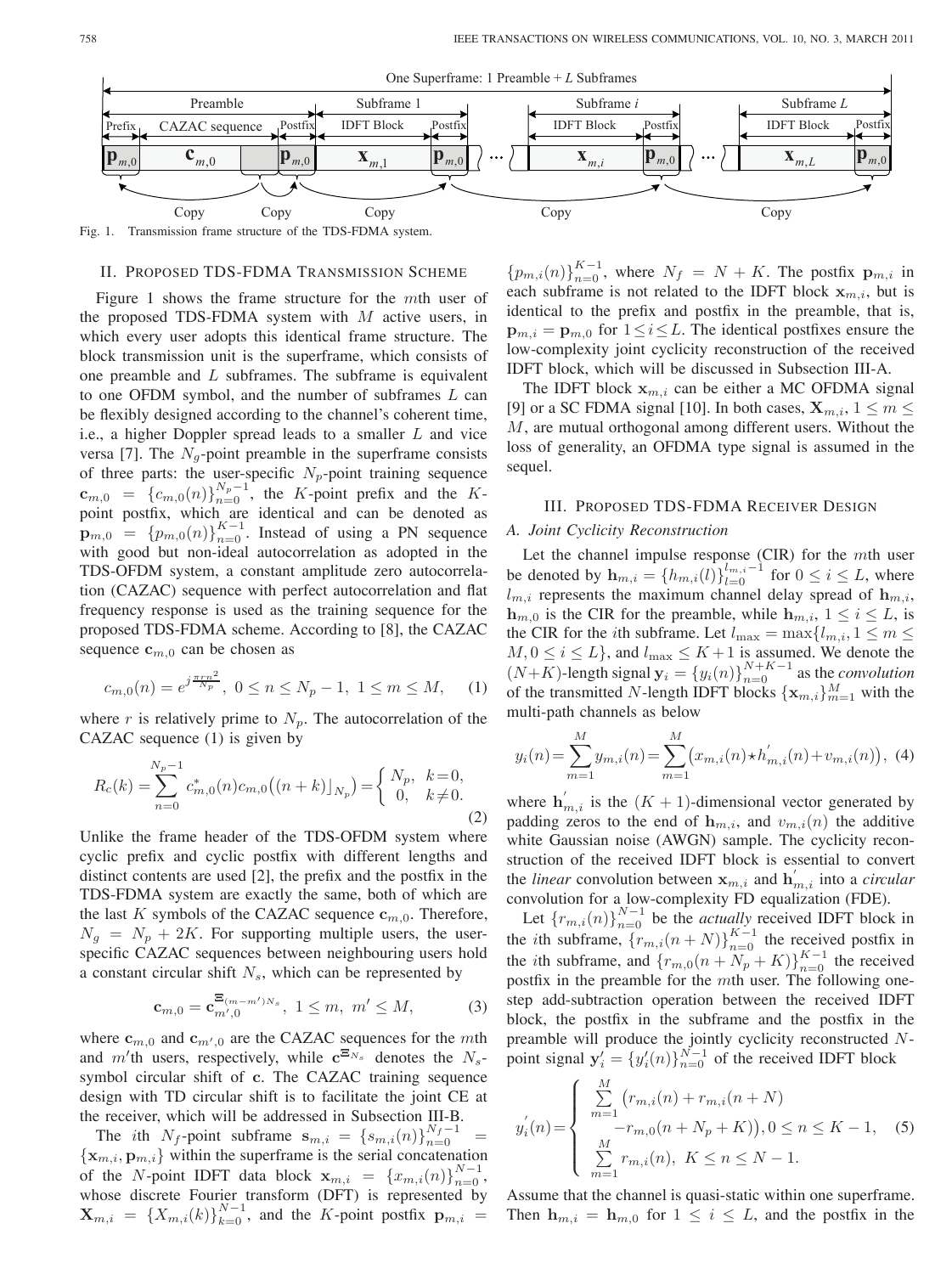preamble and the postfix in the  $i$ th subframe will introduce the same 'tail' due to the multi-path dispersion, yielding

$$
y'_{i}(n) = \sum_{m=1}^{M} y'_{m,i}(n), \ 0 \le n \le N - 1,
$$
 (6)

where

$$
y'_{m,i}(n) = \begin{cases} y_{m,i}(n+N) + y_{m,i}(n), & 0 \le n \le K-1, \\ y_{m,i}(n), & K \le n \le N-1. \end{cases}
$$
 (7)

Clearly,  $y'_{m,i}$  in (7) takes the exactly same form as that of a received IDFT block after removing the CP in the single-user CP based OFDM system. Consequently,  $y'_i$  in (6), which is a linear combination of  $\{y'_{m,i}\}_{m=1}^M$ , holds the cyclicity property. Thus, the joint cyclicity reconstruction for all the users is achieved via the one-step add-subtraction operation (5). Note that this one-step add-subtraction operation only introduces very marginally more computation than simply removing the CP in a CP-OFDMA system, and the proposed TDS-FDMA practically imposes a similarly low computational complexity as a standard CP-OFDMA system does.

The noise in the received signal has a direct impact on the cyclicity reconstruction process, and the signal-to-noise ratio (SNR) loss due to the add-subtraction operation is

$$
\text{SNR}_{\text{loss}} = 10 \cdot \log_{10} \left( \frac{2K + N}{N} \right). \tag{8}
$$

Unlike the conventional TDS-OFDM where CE and cyclicity reconstruction are coupled, the proposed joint cyclicity reconstruction via the add-subtraction operation (5) requires no channel information, and thus CE errors have no impact on the performance of cyclicity reconstruction. Moreover, the proposed scheme does not suffer from the severe SNR loss caused by the iterative CE and IC process of the conventional scheme. It should also be pointed out that the above cyclicity reconstruction method still works for time-varying channels, and this will be confirmed in the simulation study.

After the cyclicity reconstruction, the N-point DFT of  $y'_i$ yields the FD received IDFT block  $Y'_{i} = \{Y'_{i}(k)\}_{k=0}^{N-1}$  with the entries

$$
Y'_{i}(k) = \sum_{m=1}^{M} X_{m,i}(k) H_{m,i}(k) + V_{i}(k),
$$
 (9)

where  $H_{m,i}$  is the DFT of  $h_{m,i}$ , and  $V_i(k)$  denotes the AWGN with  $E\{|V_i(k)|^2\} = \sigma^2$ . Since the multi-users' data  ${\bf \{X}_{m,i}\}_{m=1}^{M}$  are mutual orthogonal in the FD, zero-forcing (ZF) or alternatively the minimum mean square error (MMSE) FDE can be used to restore the user-specific transmitted signals  ${\{\mathbf{X}_{m,i}\}}_{m=1}^{M}$  if  ${\{\mathbf{H}_{m,i}\}}_{m=1}^{M}$  or  ${\{\mathbf{h}_{m,i}\}}_{m=1}^{M}$  is known, which is the topic of the following subsection.

### *B. Joint Channel Estimation*

Assuming that  $l_{\max} \leq N_s$  and  $M \cdot N_s = N_p$ , the actually received CAZAC sequence protected by the prefix in the preamble can be expressed as

$$
\mathbf{g}_0 = \sum_{m=1}^M \widetilde{\mathbf{C}}_{m,0} \overrightarrow{\mathbf{h}}_{m,0} + \mathbf{w}_0 = \mathbf{C}_0 \mathbf{h}_{total} + \mathbf{w}_0, \qquad (10)
$$

where  $\mathbf{C}_{m,0}$  is the  $N_p \times N_s$  circular matrix whose first column is the CAZAC vector  $\mathbf{c}_{m,0}$ ,  $\mathbf{h}_{m,0}$  is the  $N_s \times 1$  vector obtained by padding zeros to the end of the original CIR vector  $\mathbf{h}_{m,0}$ ,  $\mathbf{C}_0 = \begin{bmatrix} \tilde{\mathbf{C}}_{1,0} & \tilde{\mathbf{C}}_{2,0} & \cdots & \tilde{\mathbf{C}}_{M,0} \end{bmatrix}$  is the  $N_p \times N_p$ training sequence matrix,  $\mathbf{h}_{total} = \begin{bmatrix} \vec{h}_{1,0}^T & \vec{h}_{2,0}^T \cdots & \vec{h}_{M,0}^T \end{bmatrix}^T$  is the  $N_p \times 1$  total channel vector,  $\mathbf{w}_0$  denotes the AWGN vector with  $E\{\mathbf{w}_0 \mathbf{w}_0^H\} = \sigma^2 \mathbf{I}_{N_p}$ . The least squares (LS) estimation of the channel vector  $h_{total}$  in (10) is given by [11]

$$
\widehat{\mathbf{h}}_{total} = \left(\mathbf{C}_0^H \mathbf{C}_0\right)^{-1} \mathbf{C}_0^H \mathbf{g}_0. \tag{11}
$$

The mean square error (MSE) of the LS channel estimation (LSCE) (11) is defined by

$$
\begin{split} \text{MSE} &= E \left\{ \text{tr} \left\{ \left( \widehat{\mathbf{h}}_{total} - \mathbf{h}_{total} \right)^H \left( \widehat{\mathbf{h}}_{total} - \mathbf{h}_{total} \right) \right\} \right\} \\ &= E \left\{ \text{tr} \left\{ \left( \mathbf{C}_0^H \mathbf{C}_0 \right)^{-1} \mathbf{C}_0^H \mathbf{w}_0 \mathbf{w}_0^H \mathbf{C}_0 \left( \mathbf{C}_0^H \mathbf{C}_0 \right)^{-1} \right\} \right\} \\ &= \sigma^2 \text{tr} \left\{ \left( \mathbf{C}_0^H \mathbf{C}_0 \right)^{-1} \right\}. \end{split} \tag{12}
$$

The MMSE of the LSCE is achieved if and only if

$$
\mathbf{C}_0^H \mathbf{C}_0 = N_p \mathbf{I}_{N_p}.\tag{13}
$$

In this case, the LSCE (11) is simplified to

$$
\widehat{\mathbf{h}}_{total} = \frac{1}{N_p} \mathbf{C}_0^H \mathbf{g}_0 = \mathbf{h}_{total} + \frac{1}{N_p} \mathbf{C}_0^H \mathbf{w}_0, \qquad (14)
$$

and the corresponding MMSE can be derived from (12) as

$$
MSE_{\min} = \sigma^2.
$$
 (15)

Clearly, the CAZAC sequences with the ideal autocorrelations given in (2) and the circular shifted structure defined by (3) lead to the training sequence matrix  $C_0$  that meets (13). Thus a reliable CE, which attains the MMSE accuracy (15), can be achieved for the TDS-FDMA system. Owing to the circular property of the CAZAC training sequence matrix  $C_0$ , the unbiased LSCE (14) can also be expressed in the form of circular correlation as follows

$$
\widehat{\mathbf{h}}_{total} = \frac{1}{N_p} \mathbf{c}_{0,0}^* \otimes \mathbf{g}_0 = \frac{1}{N_p} \mathbf{c}_{0,0}^* \otimes \left( \sum_{m=1}^M \mathbf{c}_{m,0} \otimes \mathbf{h}_{m,0} + \mathbf{w}_0 \right)
$$
\n
$$
= \sum_{m=1}^M \mathbf{h}_{m,0} \delta \left( n - (m-1)N_s \right) + \frac{1}{N_p} \mathbf{c}_{0,0}^* \otimes \mathbf{w}_0. \quad (16)
$$

The user-specific CIR estimate  $\hat{h}_{m,0}$  can be directly selected from  $\hat{h}_{total}$ . When the channel is slowly time-varying,  $\mathbf{h}_{m,i} = \mathbf{h}_{m,0}$  for  $1 \leq i \leq L$  can be assumed to equalize the  $L$  subframes following the preamble. However, if the channel is varying fast, this mechanism will lead to inaccurate estimates  $\mathbf{h}_{m,i}$  and consequently poor channel equalization performance, particularly for those subframes located near the end of a superframe. The following low-complexity linear interpolation can be used to reduce the CE error

$$
\widehat{\mathbf{h}}_{total,i}^{\{j\}} = \frac{i-1}{L-1} \left( \widehat{\mathbf{h}}_{total}^{\{j+1\}} - \widehat{\mathbf{h}}_{total}^{\{j\}} \right) + \widehat{\mathbf{h}}_{total}^{\{j\}}, \ 1 \le i \le L, \ (17)
$$

where  $\hat{h}^{\{j\}}_{total}$  denotes the preamble based LSCE (16) for the *j*th superframe,  $\hat{\mathbf{h}}_{total,i}^{\{j\}}$  is the interpolated total CIR estimate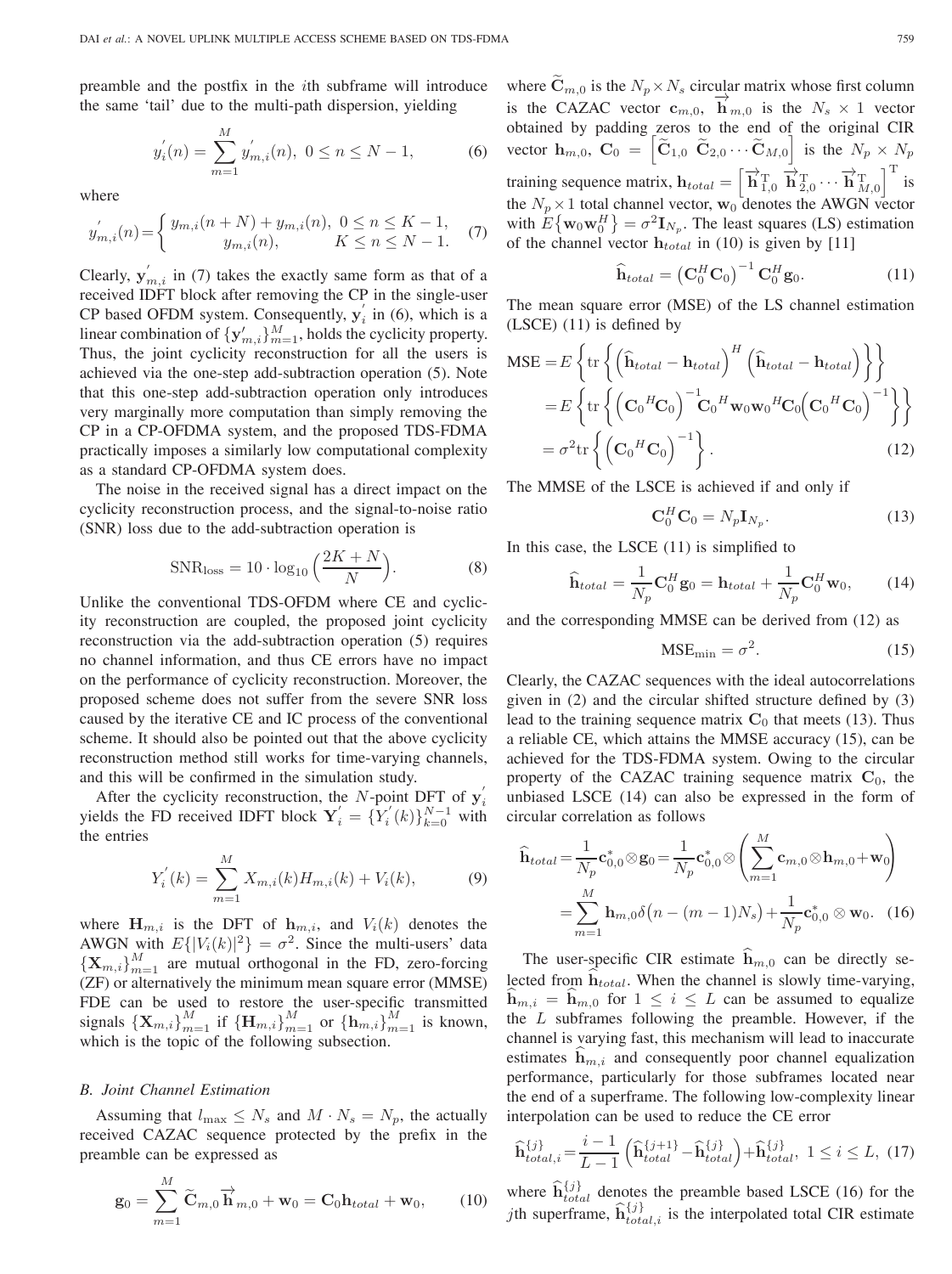TABLE I SPECTRAL EFFICIENCY COMPARISON BETWEEN DVB-RCT AND TDS-FDMA IN TERMS OF PERCENTAGE WITH RESPECT TO  $\eta_0$ 

| Guard interval | DVB-RCT  | DVB-RCT  | DVB-RCT  | <b>TDS-FDMA</b> |
|----------------|----------|----------|----------|-----------------|
| length         | with BS1 | with BS2 | with BS3 |                 |
| $K = N/8$      | 71.11\%  | 72.73%   | 73.56%   | 78.43%          |
| $K = N/16$     | 75.29%   | 77.00%   | 77.89%   | 84.21%          |
| $K = N/32$     | 77.58%   | 79.34%   | 80.25%   | 87.80%          |

TABLE II TDS-FDMA SYSTEM PARAMETERS FOR SIMULATION

| Central carrier frequency      | 770 MHz      |  |
|--------------------------------|--------------|--|
| Signal bandwidth               | 7.56 MHz     |  |
| <b>IDFT</b> block signal type  | <b>OFDMA</b> |  |
| Carrier allocation scheme      | Generalized  |  |
| Number of active users $M$     | 4            |  |
| Total sub-carriers $N$         | 3780         |  |
| Symbol rate                    | 7.56 MHz     |  |
| Sub-carrier spacing            | $2$ kHz      |  |
| Modulation schemes             | 16OAM/64OAM  |  |
| Training sequence length $N_p$ | 255          |  |
| Postfix length $K$             | 64           |  |
| Subframe number $L$            | 5            |  |
| Maximum Doppler spread $f_d$   | 5/20/50 Hz   |  |

for the *i*th subframe of the *j*th superframe. More sophisticated signal processing techniques, such as Kalman filter or higher order interpolation [12], can also be used for more accurate channel tracking.

Note that the preamble based CE can be used for both SC and MC transmissions in TDS-FDMA. In addition, the identical postfixes provide the cyclic property in the frame structure, which can be used for uplink timing and carrier frequency offset synchronization [13]. The correlation peaks obtained in (16) also provide additional alternatives for synchronization.

#### *C. Spectral Efficiency*

For typical CP-OFDMA schemes such as the DVB-RCT standard [4], both FD pilots and TD CP insertions result in a loss in spectral efficiency [14]. The spectral efficiency of the DVB-RCT system is calculated as

$$
SE_{\text{DVB}-\text{ROT}} = \eta_0 \times \frac{N_d}{N_d + N_c} \times \frac{N}{N+K},\qquad(18)
$$

where  $\eta_0$  [bit/s/Hz] is the spectral efficiency of an ideal OFDM-type system without pilots and guard interval,  $K$  is the CP length, while  $N_d$  and  $N_c$  are the numbers of the user data symbols and pilot symbols in the DVB-RCT burst structure (BS). Specifically, DVB-RCT specifies three types of BS, referred to as BS1, BS2 and BS3, where  $N_d = 144$ is adopted for all the three BSs, while  $N_c = 36$  for BS1,  $N_c = 32$  for BS2 and  $N_c = 30$  for BS3, respectively.

The spectral efficiency of the proposed TDS-FDMA system is given by

$$
SE_{\text{TDS-FDMA}} = \eta_0 \times \frac{LN}{L(N+K) + N_p + 2K}.\tag{19}
$$

Note that a larger sequence length  $N_p$  provides better CE and supports higher number of users, but results in the reduced spectral efficiency for the TDS-FDMA.



Fig. 2. Channel estimation performance comparison of the proposed TDS-OFDM and standard CP-OFDMA systems over the Vehicular-A channel.

Obviously, spectral efficiency can also be expressed in percentage if  $\eta_0$  is taken as the reference. Because the DVB-RCT system can update the channel state information every 6 OFDMA signal frames with the pilot insertion scheme [4], we select  $L = 5$  and set the length of the CAZAC sequence to  $N_p = 1024$  for the TDS-FDMA system to ensure a fair comparison. Table I compares the spectral efficiency of the proposed TDS-FDMA system with that of the DVB-RCT in the 2K mode ( $N = 2048$  for both the DVB-RCT and TDS-FDMA), where it can be seen that the TDS-FDMA system improves the spectral efficiency by about 5% to 10%, in comparison with the DVB-RCT system. This clearly demonstrates that the TDS-FDMA system achieves a better spectral efficiency than typical OFDMA systems such as the DVB-RCT.

#### IV. SIMULATION RESULTS

The TDS-FDMA system parameters used in the simulation are listed in Table II. The DVB-RCT using BS3 [4] was also simulated as a typical CP-OFDMA system, with the system's parameters set to the compatible values to those of the TDS-FDMA system.

Figure 2 compares the MSE performance of the CE for the proposed TDS-FDMA system with that of the simulated CP-OFDMA system over the Vehicular-A channel [15]. Compared with the pilot-assisted CE in CP-OFDMA systems, the preamble based CE in the TDS-FDMA system achieves an SNR improvement of about 1.0 dB at the MSE level of  $10^{-2}$ . This is because the TD LSCE method of the TDS-FDMA system directly obtains the complete CIR estimate, while the pilotaided FD CE in the CP-OFDMA can only acquire the channel frequency response (CFR) estimate at the pilot subcarriers, and the estimated CFR may not be accurate over the deeply fading subcarriers. Moreover, it is seen from Fig. 2 that the simulated MSE performance of the proposed CE attains the theoretical MMSE bound given in (15).

Figs. 3 and 4 show the averaged BER performance comparison of the proposed TDS-FDMA and simulated CP-OFDMA systems over the Vehicular-A Rayleigh fading channel for the 16QAM and 64QAM modulation schemes, respectively.